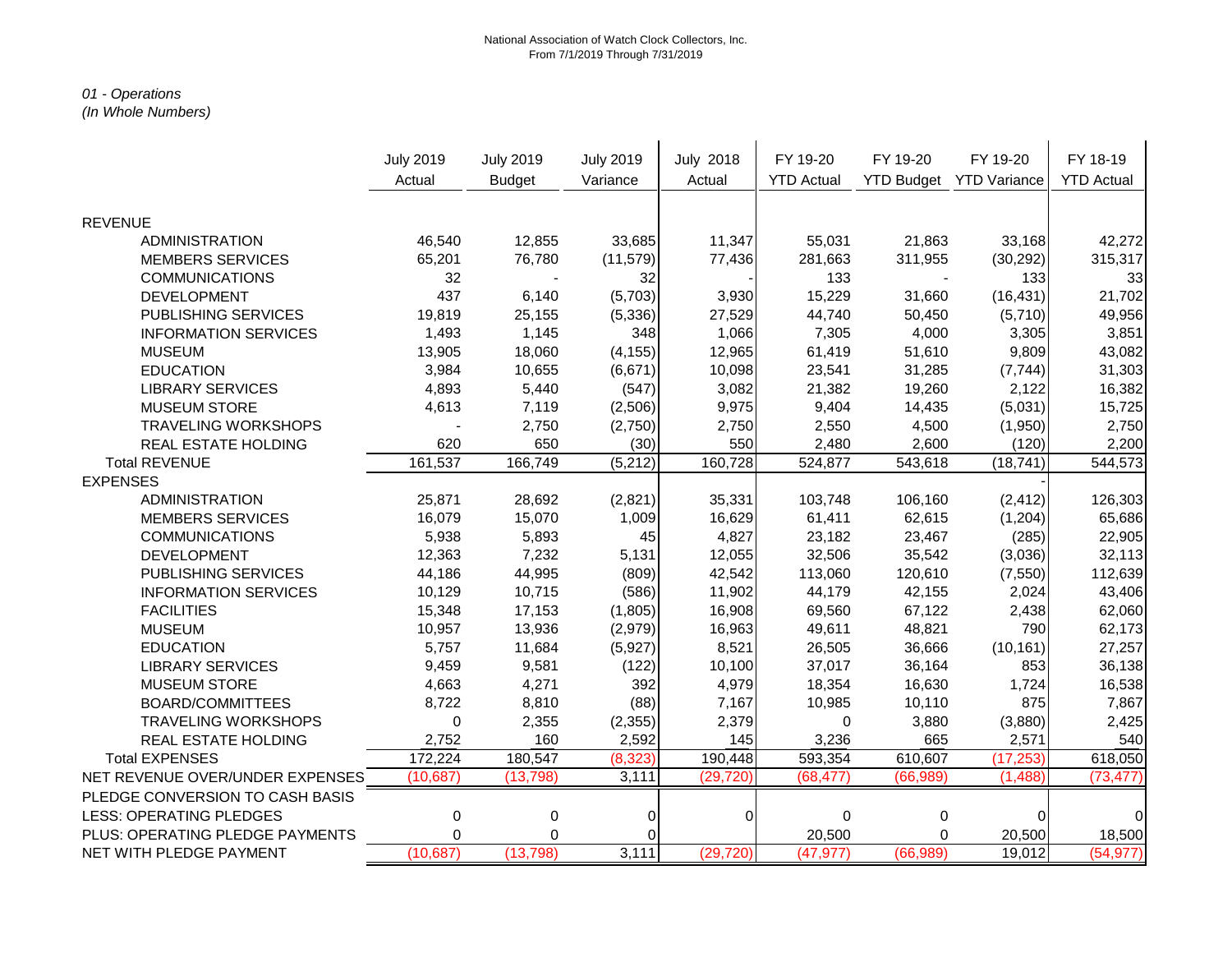National Association of Watch Clock Collectors, Inc. From 7/1/2019 Through 7/31/2019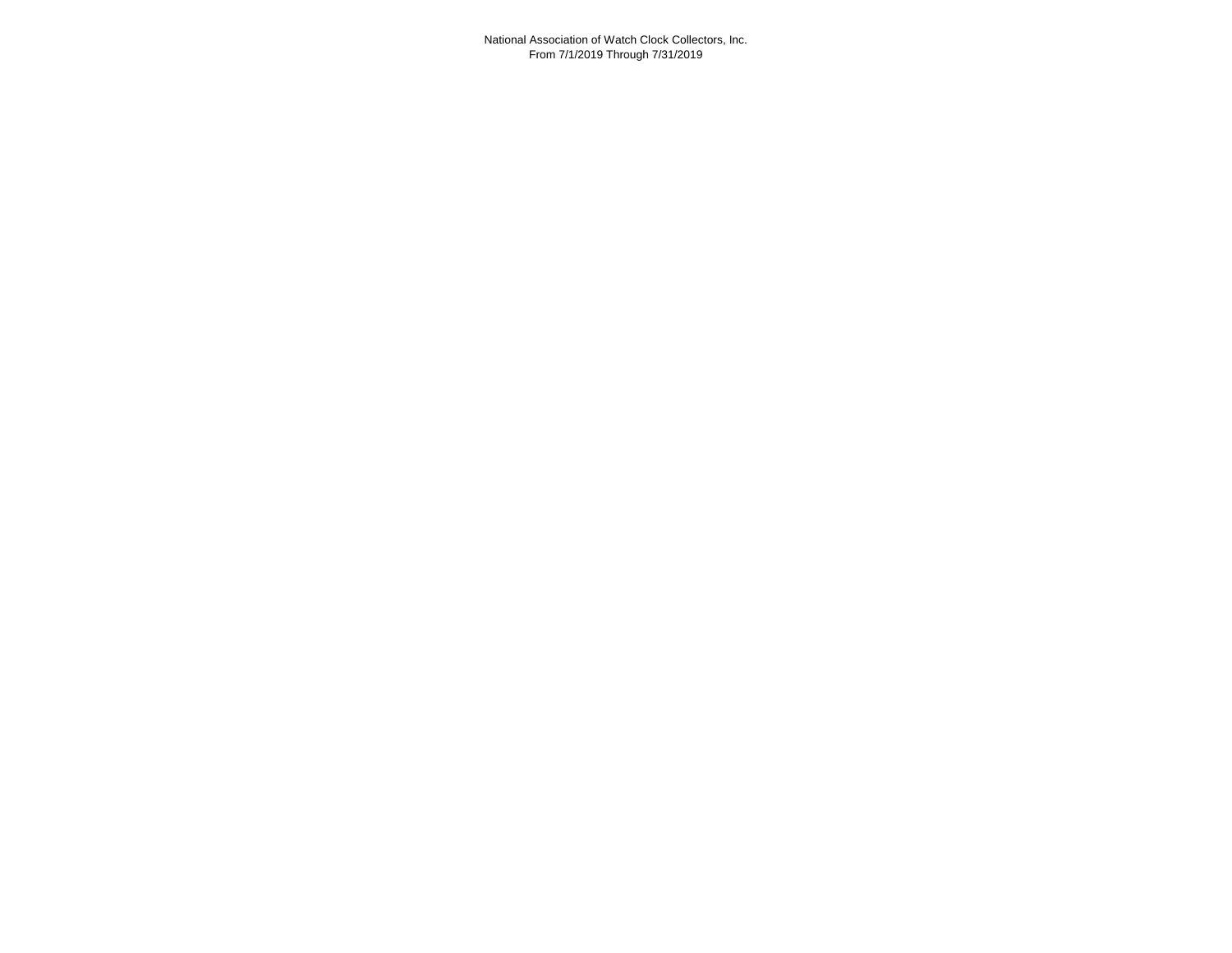# *02 - Temp Funds*

*(In Whole Numbers)*

|                                 | <b>July 2019</b> | <b>July 2019</b>         | <b>July 2019</b> | <b>July 2018</b> | FY 19-20          | FY 19-20                 | FY 19-20            | FY 18-19          |
|---------------------------------|------------------|--------------------------|------------------|------------------|-------------------|--------------------------|---------------------|-------------------|
|                                 | Actual           | <b>Budget</b>            | Variance         | Actual           | <b>YTD Actual</b> | <b>YTD Budget</b>        | <b>YTD Variance</b> | <b>YTD Actual</b> |
|                                 |                  |                          |                  |                  |                   |                          |                     |                   |
| <b>REVENUE</b>                  |                  |                          |                  |                  |                   |                          |                     |                   |
| <b>ADMINISTRATION</b>           | 57               |                          | 57               | 157              | 578               |                          | 578                 | 436               |
| <b>DEVELOPMENT</b>              |                  |                          |                  | 1,115            |                   |                          |                     | 8,405             |
| <b>PUBLISHING SERVICES</b>      |                  |                          |                  | 2,606            |                   |                          |                     | 2,848             |
| <b>FACILITIES</b>               |                  |                          |                  | 1,891            |                   |                          |                     | 7,067             |
| <b>MUSEUM</b>                   | 28               |                          | 28               | 3,623            | 624               |                          | 624                 | 15,317            |
| <b>EDUCATION</b>                | (23)             |                          | (23)             |                  | (69)              |                          | (69)                |                   |
| <b>LIBRARY SERVICES</b>         | 72               |                          | 72               | 14               | 1,772             |                          | 1,772               | 1,550             |
| <b>BOARD/COMMITTEES</b>         | 31               | $\blacksquare$           | 31               | (483)            | 406               | $\overline{\phantom{a}}$ | 406                 | 49                |
| <b>Total REVENUE</b>            | 165              | $\blacksquare$           | 165              | 8,923            | 3,311             | $\sim$                   | 3,311               | 35,672            |
| <b>EXPENSES</b>                 |                  |                          |                  |                  |                   |                          |                     |                   |
| <b>ADMINISTRATION</b>           | 75               |                          | 75               | 1,380            | 149               |                          | 149                 | 7,951             |
| <b>DEVELOPMENT</b>              |                  |                          |                  | 6,049            | 330               |                          | 330                 | 7,505             |
| PUBLISHING SERVICES             | 1,758            |                          | 1,758            | 8,841            | 3,214             | $\overline{\phantom{0}}$ | 3,214               | 9,911             |
| <b>INFORMATION SERVICES</b>     |                  |                          |                  |                  |                   |                          |                     | 360               |
| <b>FACILITIES</b>               |                  |                          |                  | 345              |                   |                          |                     | 4,335             |
| <b>MUSEUM</b>                   | 43               |                          | 43               | 10,619           | 2,076             | $\blacksquare$           | 2,076               | 15,418            |
| <b>EDUCATION</b>                |                  |                          |                  |                  | 12                |                          | 12                  | 585               |
| <b>LIBRARY SERVICES</b>         | 278              |                          | 278              | 73               | 1,159             | $\blacksquare$           | 1,159               | 2,890             |
| <b>BOARD/COMMITTEES</b>         | 46               | $\overline{\phantom{a}}$ | 46               | 14               | 92                | $\overline{\phantom{a}}$ | 92                  | 28                |
| <b>Total EXPENSES</b>           | 2,200            | $\blacksquare$           | 2,200            | 27,321           | 7,032             | $\sim$                   | 7,032               | 48,983            |
| NET REVENUE OVER/UNDER EXPENSES | (2,035)          | $\blacksquare$           | (2,035)          | (18, 398)        | (3,721)           | $\overline{\phantom{a}}$ | (3,721)             | (13, 311)         |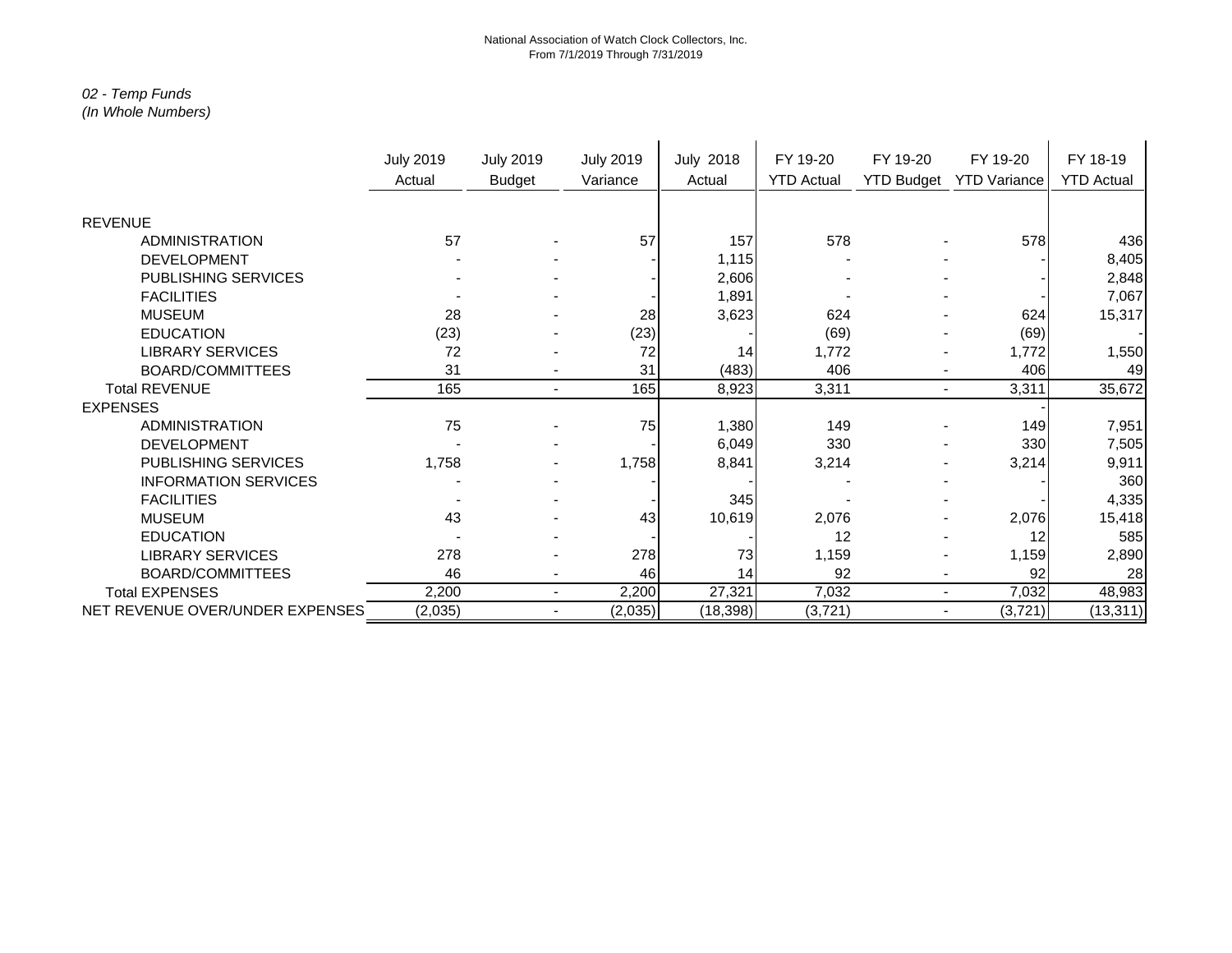## *03 - Endowments*

*(In Whole Numbers)*

|                                 | <b>July 2019</b><br>Actual | July 2019<br><b>Budget</b> | July 2019<br>Variance | <b>July 2018</b><br>Actual | FY 19-20<br><b>YTD Actual</b> | FY 19-20<br><b>YTD Budget</b> | FY 19-20<br><b>YTD Variance</b> | FY 18-19<br><b>YTD Actual</b> |
|---------------------------------|----------------------------|----------------------------|-----------------------|----------------------------|-------------------------------|-------------------------------|---------------------------------|-------------------------------|
| <b>REVENUE</b>                  |                            |                            |                       |                            |                               |                               |                                 |                               |
| <b>DEVELOPMENT</b>              | 21,197                     | $\blacksquare$             | 21,197                | 11,725                     | 28,472                        |                               | 28.472                          | 15,075                        |
| <b>MUSEUM</b>                   | 2,000                      | $\overline{\phantom{0}}$   | 2.000                 | 10.200                     | 7.125                         | $\overline{\phantom{a}}$      | 7.125                           | 16,425                        |
| <b>EDUCATION</b>                | 000. ا                     |                            | 1.000                 |                            | 1.100                         | $\overline{\phantom{a}}$      | 1.100                           | 1,100                         |
| LIBRARY SERVICES                | .500                       | $\overline{\phantom{0}}$   | 1,500                 | 5,250                      | 2,500                         |                               | 2,500                           | 7,550                         |
| <b>Total REVENUE</b>            | 25.697                     |                            | 25,697                | 27,175                     | 39.197                        |                               | 39.197                          | 40,150                        |
| NET REVENUE OVER/UNDER EXPENSES | 25,697                     |                            | 25,697                | 27,175                     | 39,197                        |                               | 39,197                          | 40,150                        |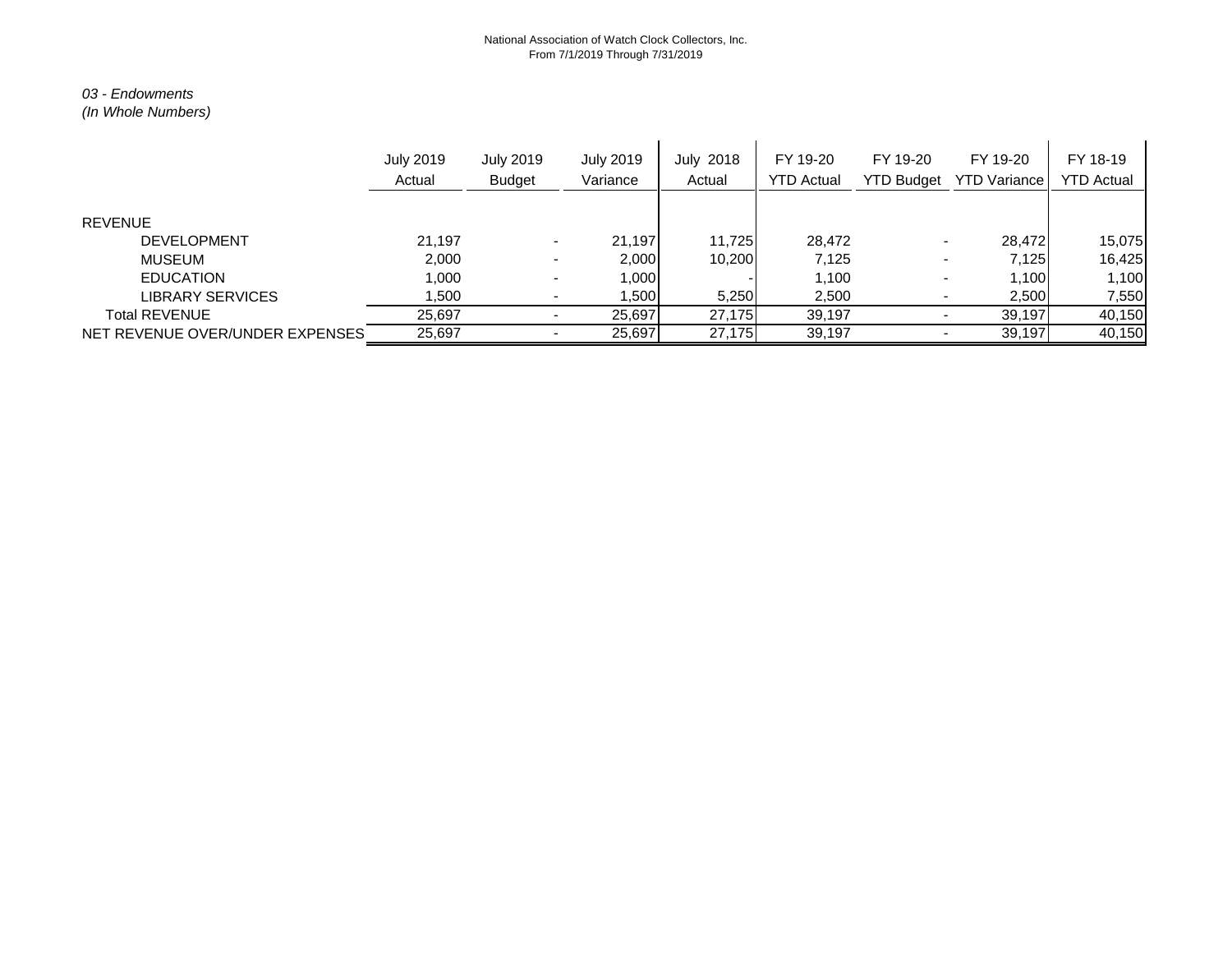### Net Liquidity Reserve Chart





#### Investment Balances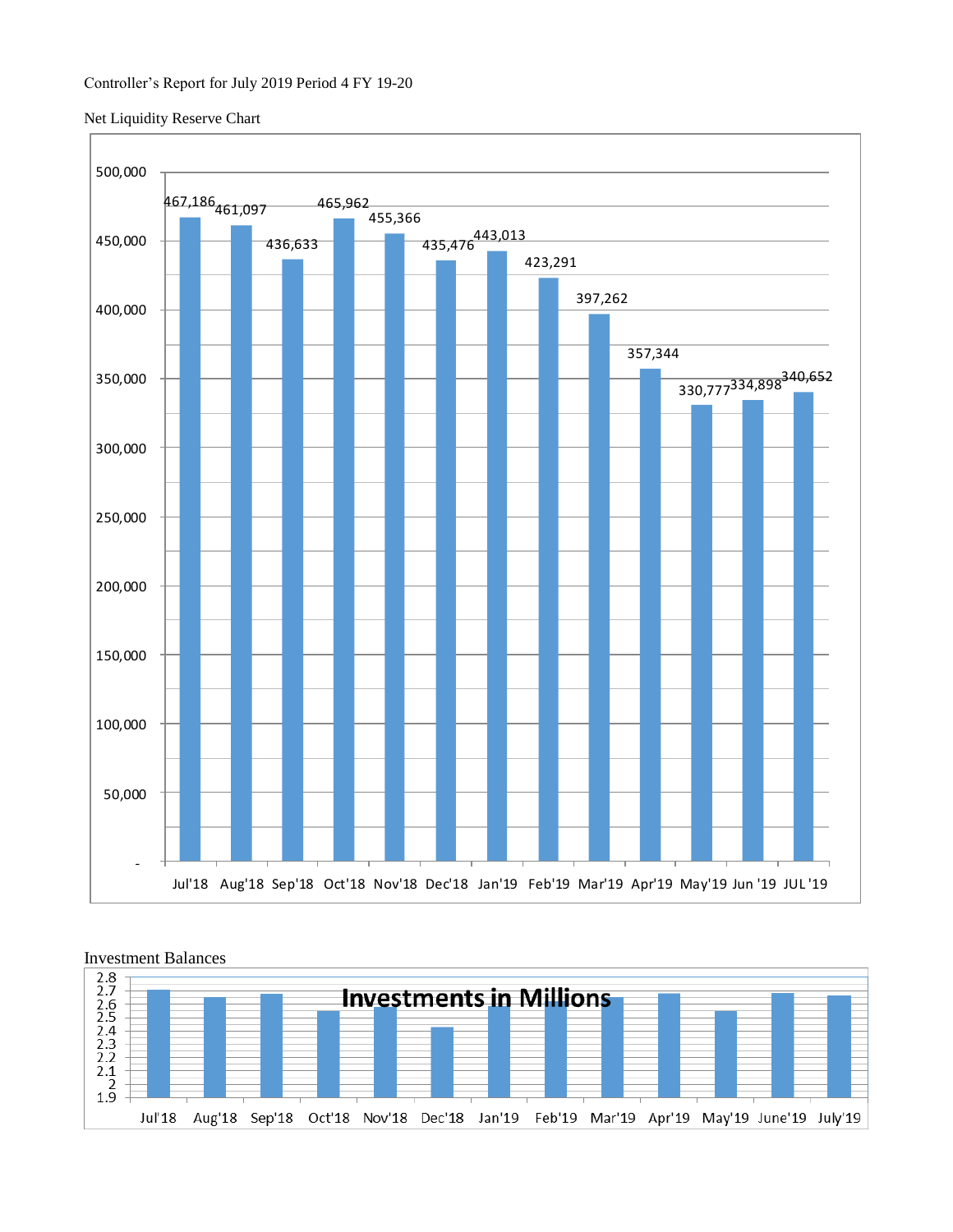### Controller's Report for July 2019 Period 4 FY 19-20

|                              | **Jul'19  | $*$ *Jul'19   | **Jul'19 | YTD       | <b>YTD</b>    | <b>YTD</b> |
|------------------------------|-----------|---------------|----------|-----------|---------------|------------|
|                              | Actual    | <b>Budget</b> | Variance | Actual    | <b>Budget</b> | Variance   |
| <b>Operating Revenue</b>     | 161,537   | 166,749       | (5,212)  | 524,877   | 543,618       | (18, 741)  |
| <b>Operating Expenses</b>    | 172,224   | 180,547       | (8, 323) | 593,354   | 610,607       | (12,503)   |
| Net Revenue/Expenses         | (10, 687) | (13, 798)     | 3,111    | (68, 477) | (66, 989)     | (6, 238)   |
| Less: Operating Pledge       | 0         | 0             | 0        | 0         | 0             | 0          |
| <b>Plus: Pledge Payments</b> | 0         | 0             | 0        | 20,500    | 0             | 20,500     |
| Net with Pledge Adjustments  | (10,687)  | (13, 798)     | 3,111    | (47, 977) | (66,989)      | 14,262     |

 Administration showed \$20,688 surplus due to the accrual of \$40,000 for the 2019 National Convention held in Massachusetts.

- A surplus of \$49,122 for Member Services in the month of July and a YTD surplus of \$220,254. Year-todate we have had 57 new members join at the \$52 cost level. IF those members had paid for the \$90 membership our revenue so far this year would have been \$2100 higher.
- For July the Museum showed a surplus of \$2,949 and a YTD surplus of \$11,810. This is due to the 1201 visitors to the museum during the month. We are receiving many phone calls for bus tours; which is due to our memberships with the bus associations and our relationships with the retirement communities. We also have a few school classes coming to tour our facility.
- The Museum Store broke even for the month of July and we have a two-week event (Best Kept Secret Tour) coming up in October, in which we are hoping to boost store revenue.
- The Net Liquidity decreased to 340,652 and is still below \$500,000 due to a low cash balance and Symposium deposits being less than its respective liabilities thru July. Short Term Investments were effected by a \$3K unrealized gain for the month of July which also effected the Net Liquidity.
- For the month of July we had an operating deficit of (\$10,687) and a YTD deficit of (\$68,477).
- We have been working with our iMIS consultant (John Consulting) for the IMIS Migration to our webbased staff site. We are over budget at this time, but this should even out as the Migration winds down.
- July donations totaled \$34,443 which includes Chapter donations of \$2,100. Endowment donations of \$25,696 were received during the month.
- Our investments dividends total \$2,717 for July bringing them to a year to date total of \$24,851.
- Investments totaled \$2,902,775.

The auditors have approved my investment reclassifications and we finished the net asset roll forward calculation. I have a few short questions to answer for RKL and need to create the allocations for repairs and maintenance; along with salary allocations for Tom and myself for the functional expense piece of the audited financial statements and 990 tax return. Once RKL receives this information they can work on the draft financial statements. I'm hoping to have all this information to them by end of this week. The draft financial statements should be ready by early to mid- October.

RKL has all paperwork for the 401K 5500 Tax Form. I am waiting on completion.

The auditors did put the tax return on extension as we did not make the deadline to file.

I have renegotiated the Copier Lease and the new lease saves us \$3800 annually.

TIAA, our 401K provider, has been contacted about changing to a full discretionary plan of 3% match for Employees. It takes 30 days for them to update their files and I will notify the Finance Committee once that change has been implemented and we have pushed it out to staff.

My next tasks are getting the August financials processed and up to date and completion of audited draft financial statements so that RKL can present to the Finance Committee. This review allows the finance committee to ask the auditors questions in open forum.

#### Financial Summary